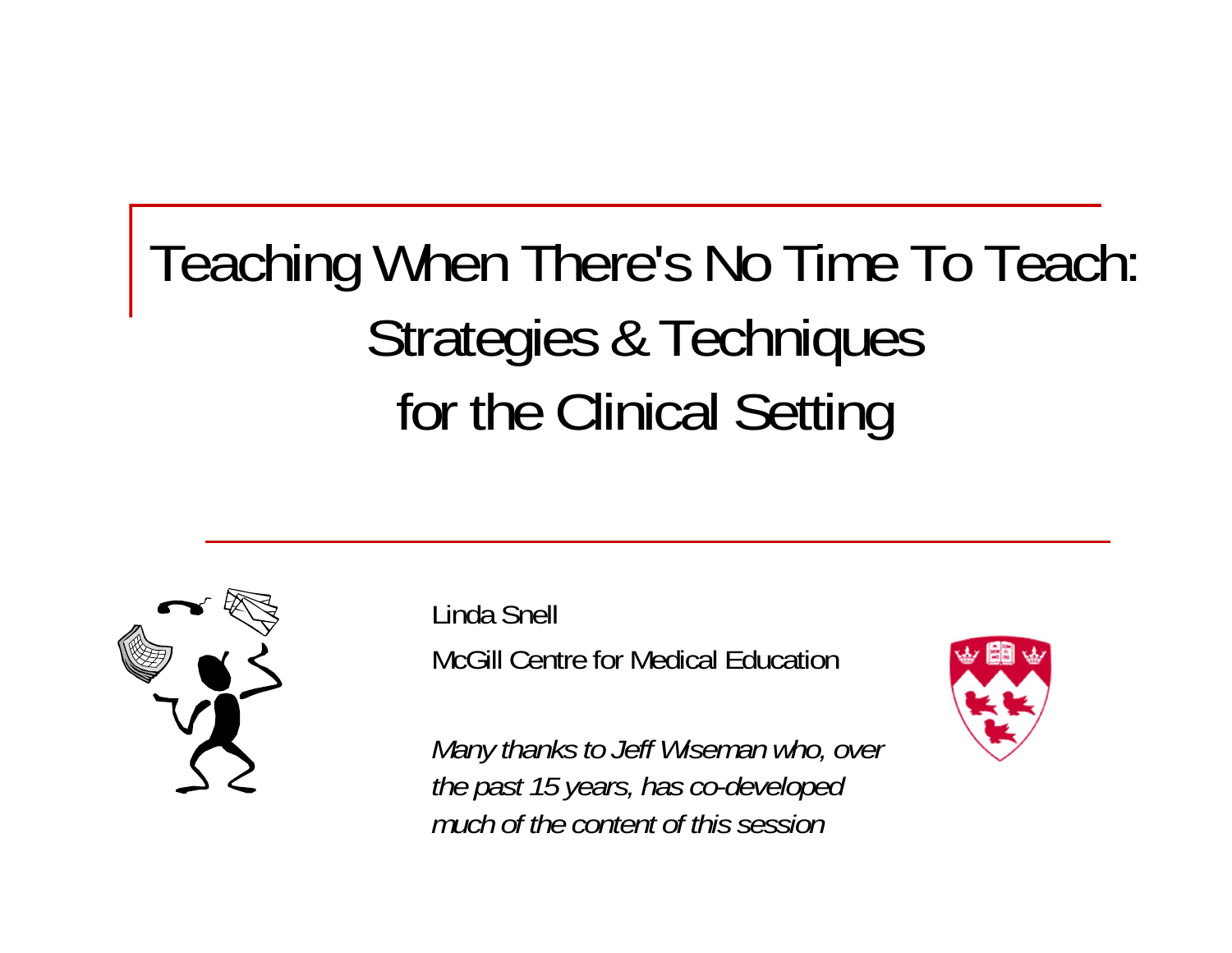# Goals for the day

- Recognize 'teachable moments';
- **□** Describe how to break down a clinical teaching encounter into manageable 'sections' that can be taught in a limited time;
- Define and demonstrate a number of teaching strategies that can be used when time is constrained;
- Link these strategies with educational concepts to explain why they might be effective



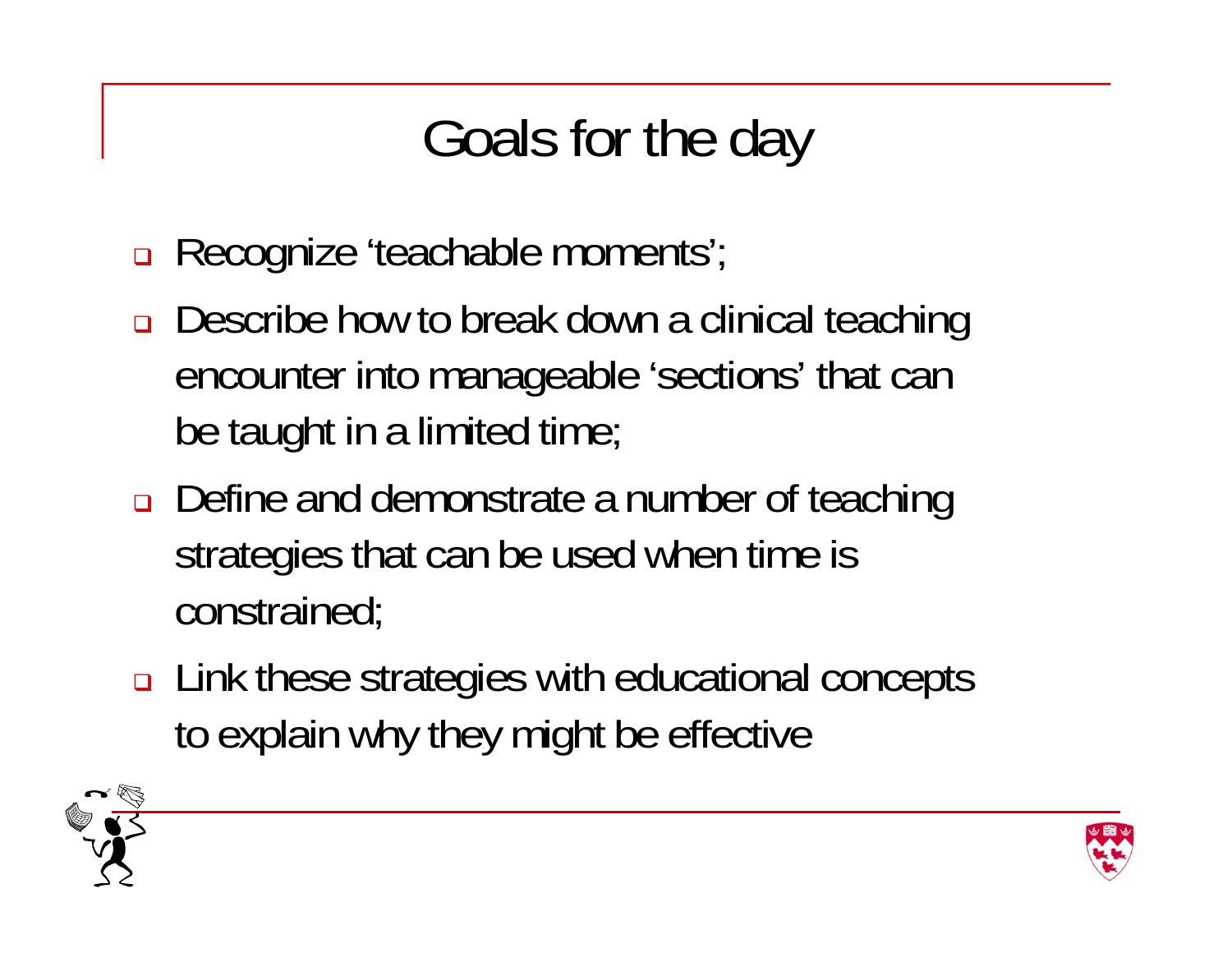# Overview

- 1. Context
- 2. Philosophy
- 3. Education concepts
- 4. Demonstration
- 5. Key messages
- 6. Practice



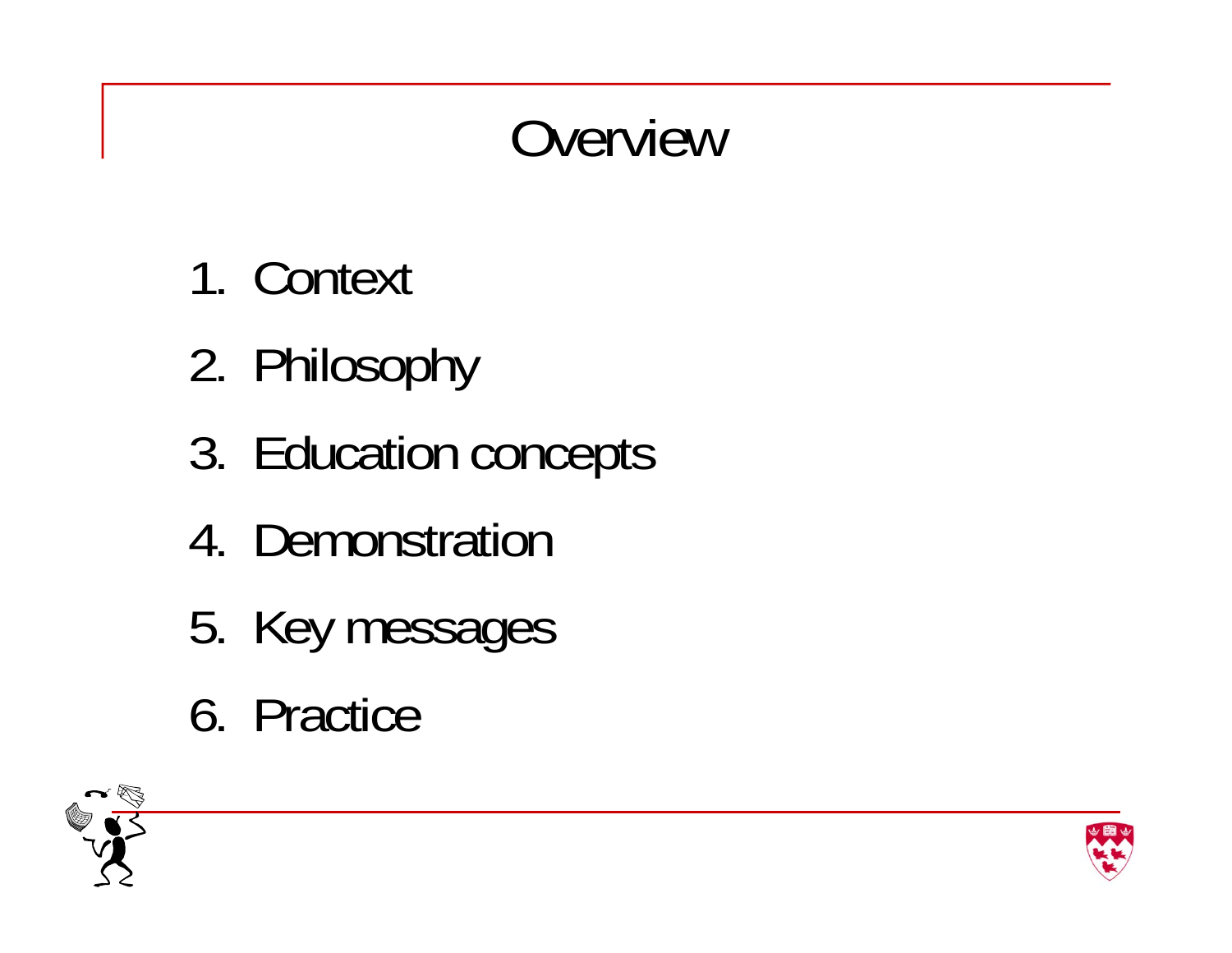### 1. Context

■ Who are the teachers?

■ Who are the learners?

 $\Box$ ■ Where and when does teaching with limited time take place?



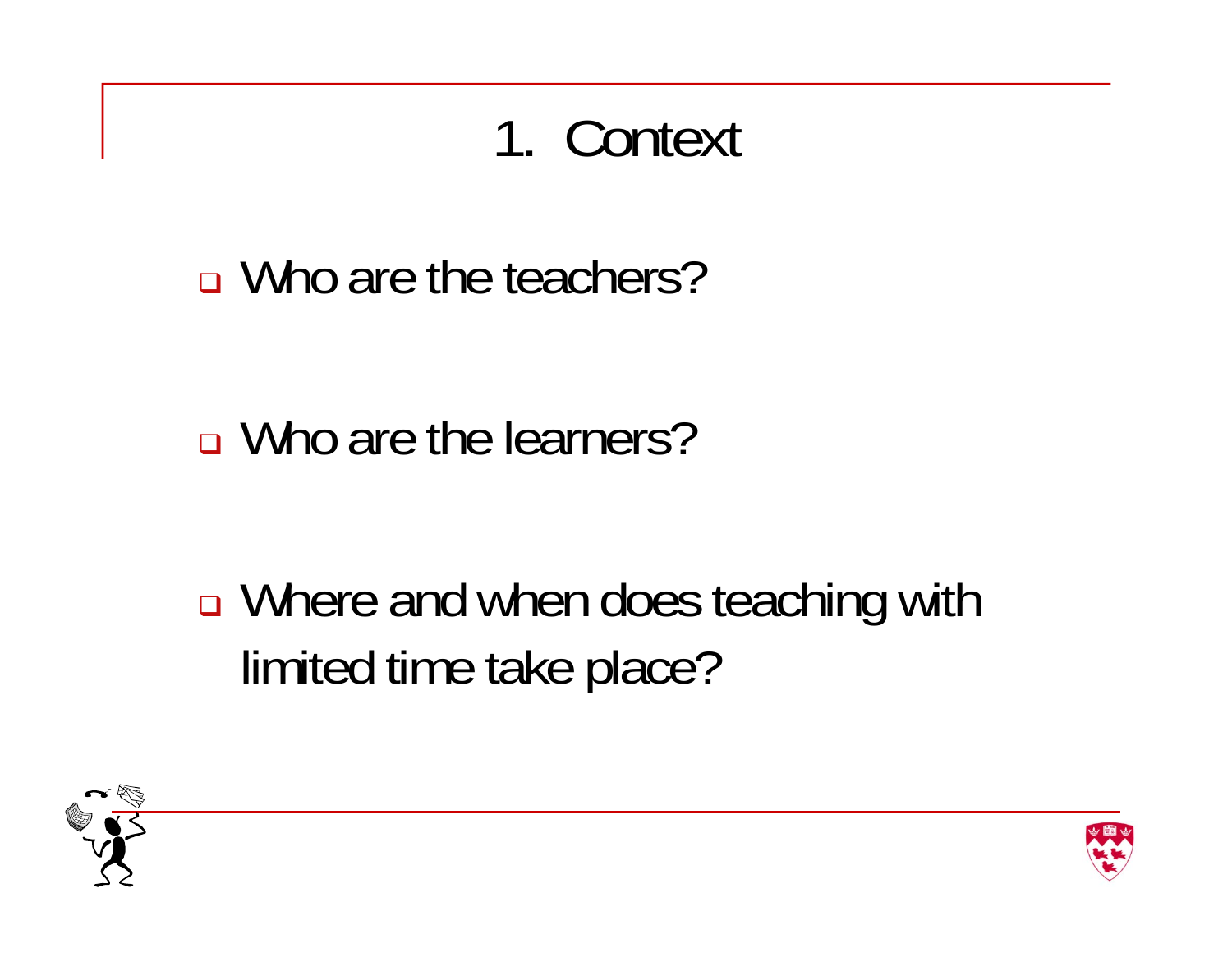#### Who are the teachers?

- □ Teachers in clinical setting any health professional who is…
	- *Providing patient care AND*
	- *Facilitating learning*
- □ Teachers in classroom setting □ Patients?



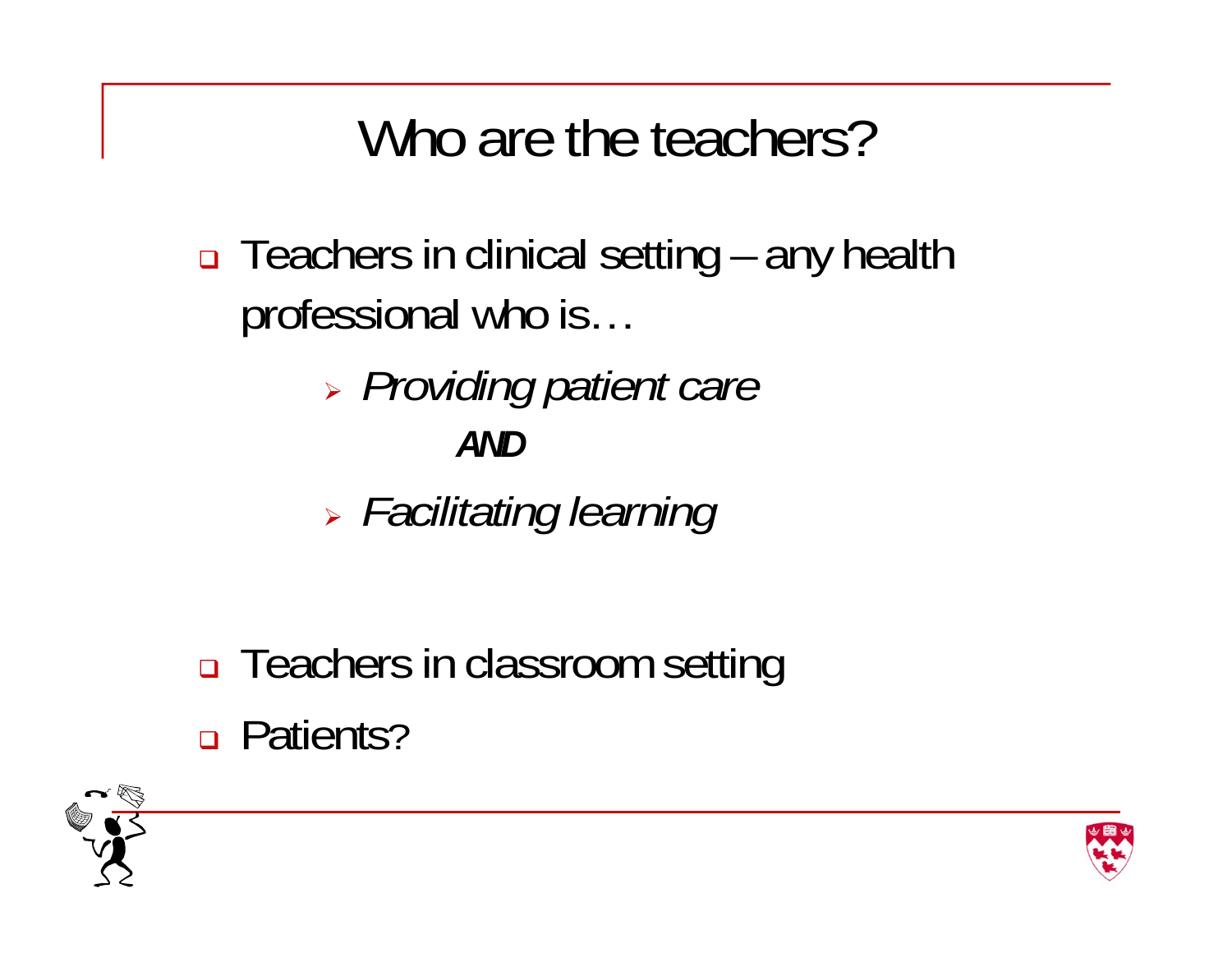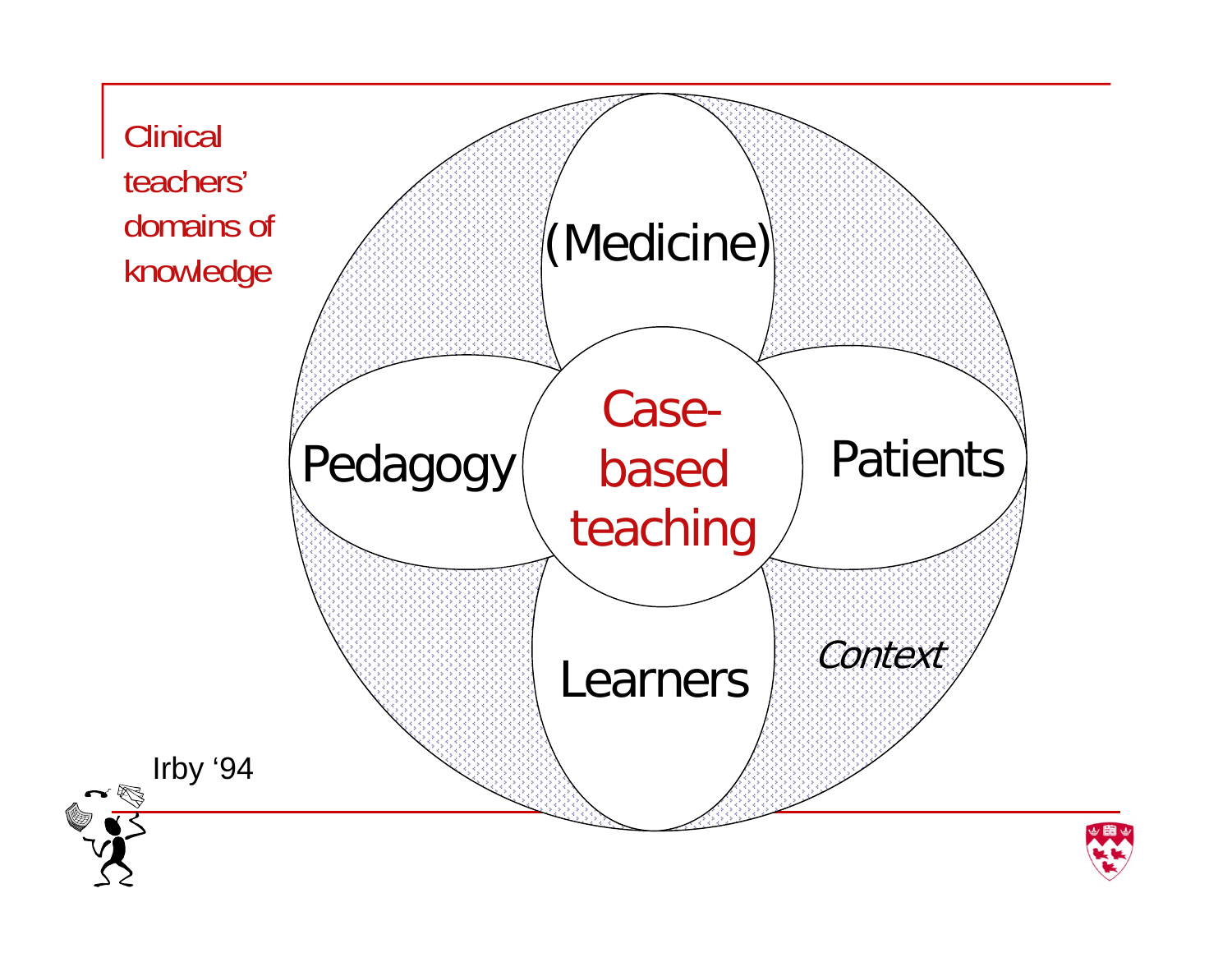#### Who are the learners?

□ Novice to colleague / practitioner

- $\Box$ Different levels of learners on same team
- Interprofessional learning teams

Patients



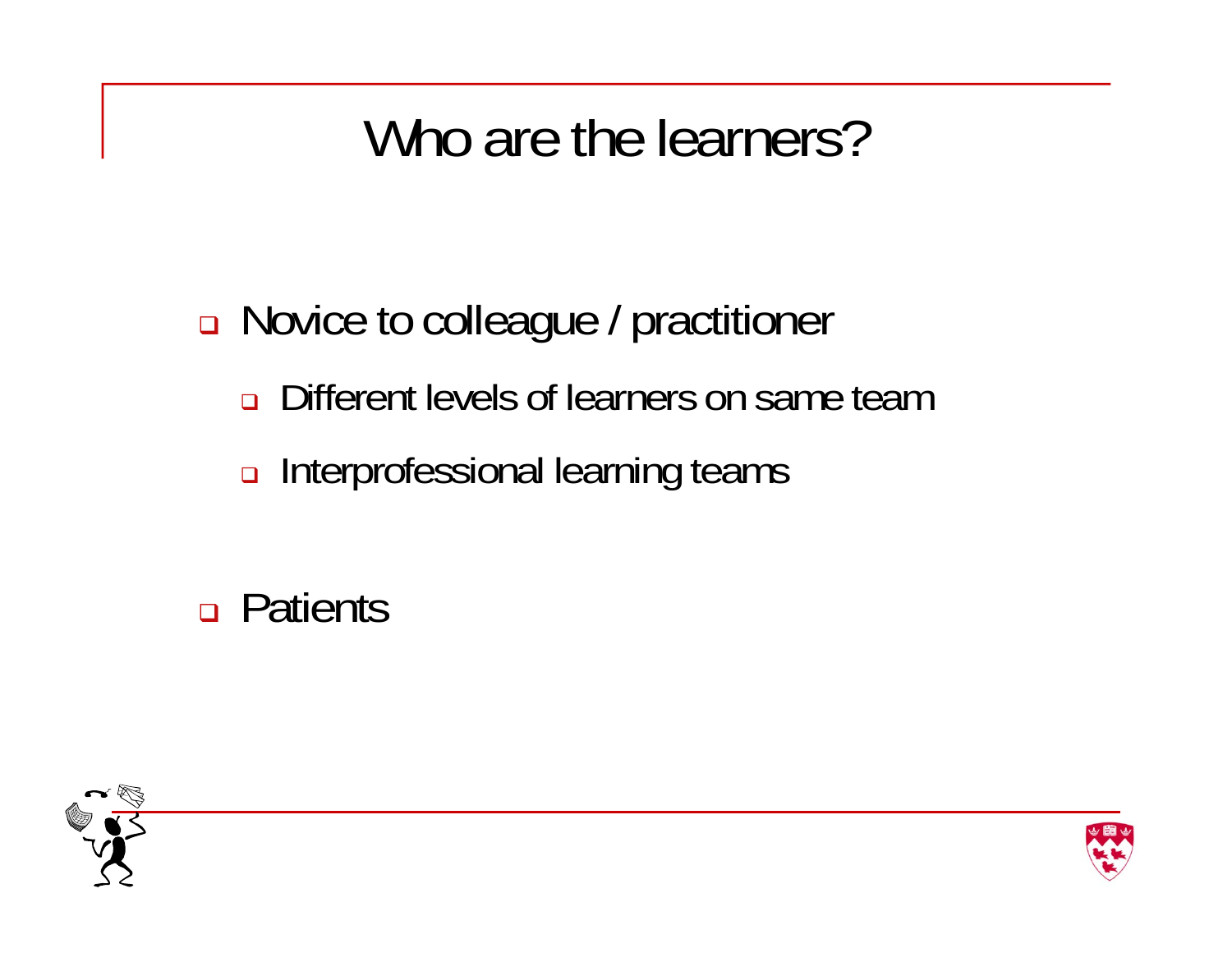## **Context**

*Anywhere students, teachers (and patients) collide … and some places they don't*

**□** Opportunistic

- □ Patient-triggered
- □ Learner-triggered
- □ Teacher-triggered
- **Extemporaneous**
- 'Teachable moment'



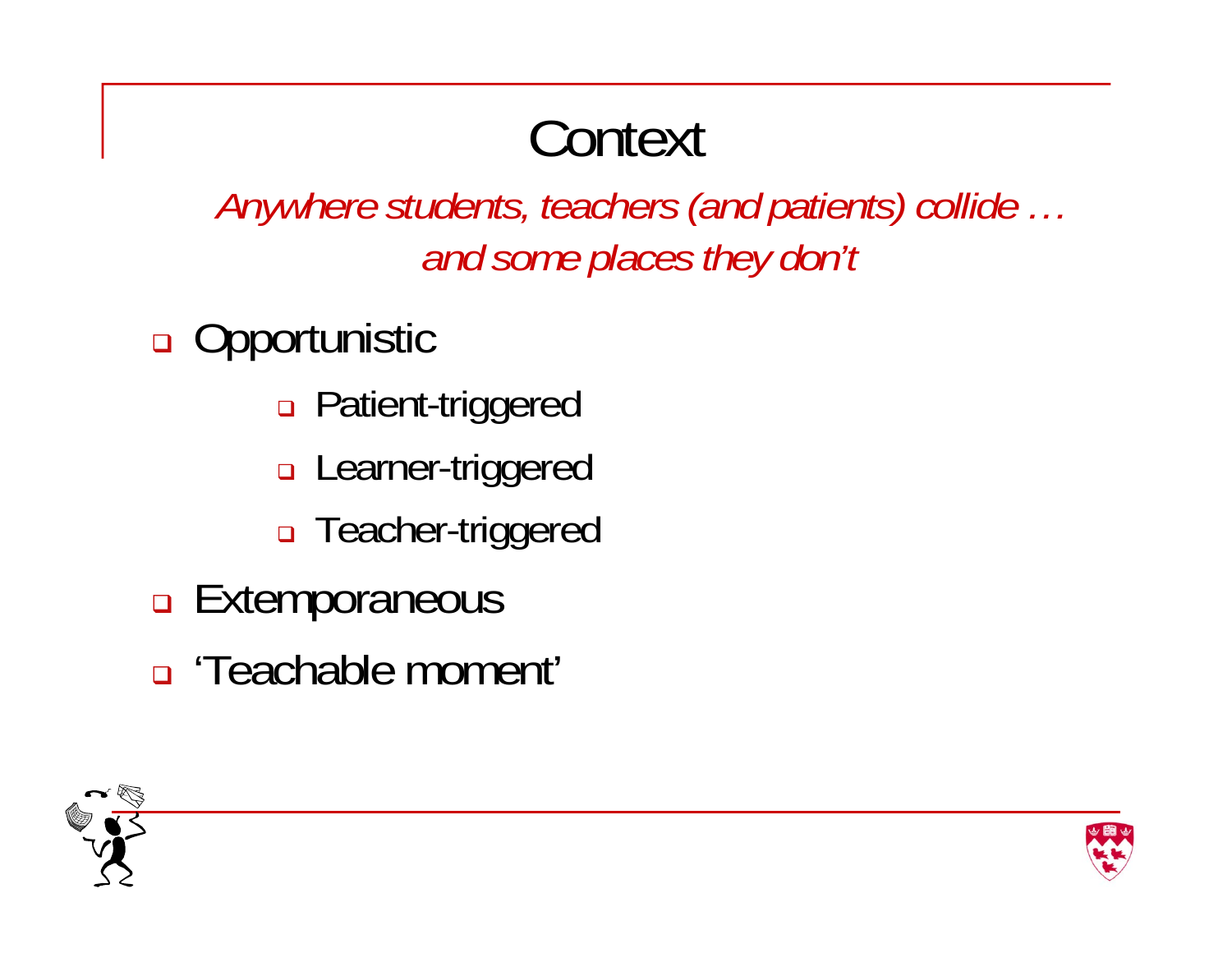# 2. A brief history of 'no time'



- Most common problem raised by teachers
- □ Teaching 'with time' is preferable
- 'No time' is context-based
- 'No time to teach' may also mean 'no time to learn'
- Time is elastic



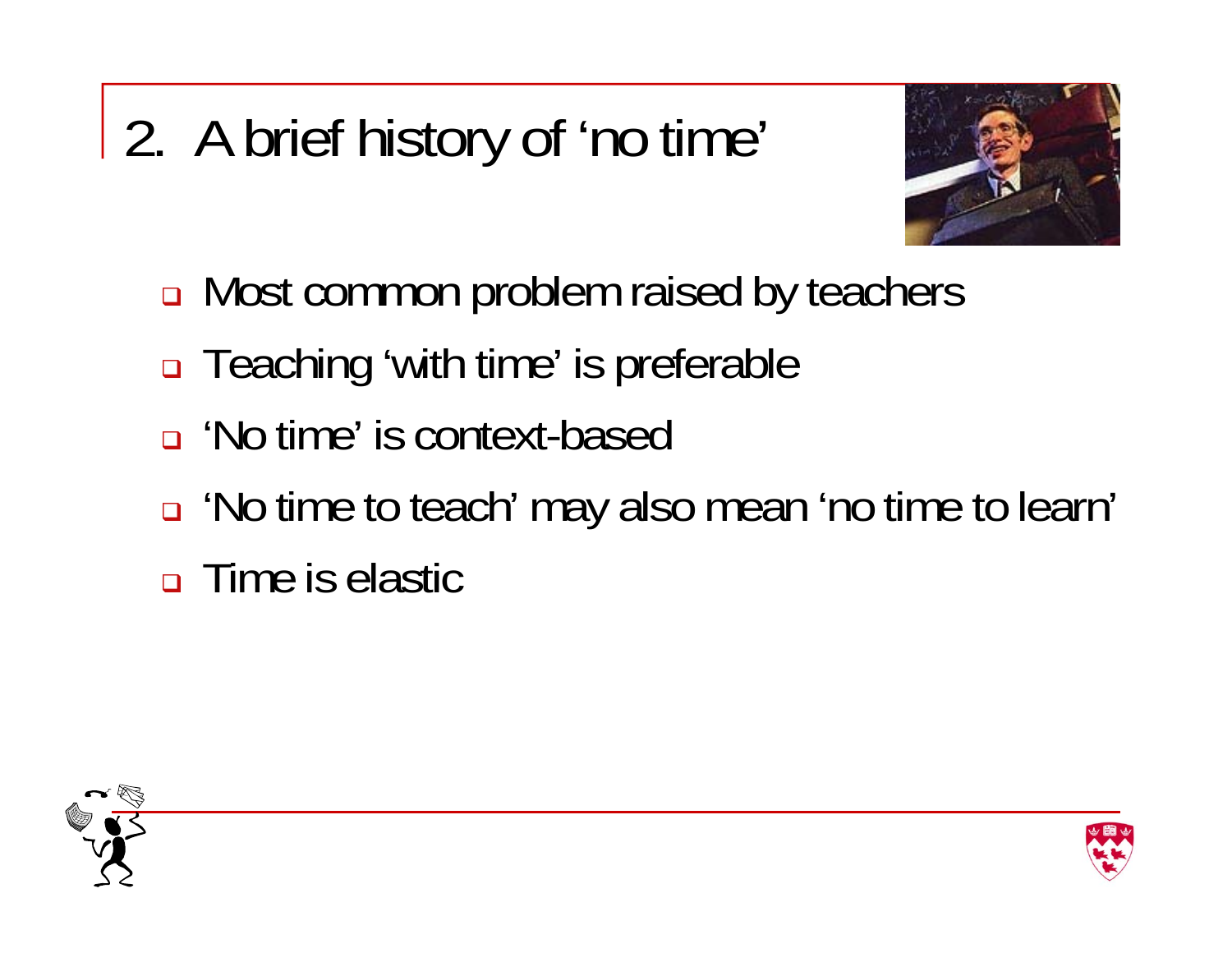#### 3. Education concepts

- a.The learning cycle
- b.Adult learning principles
- c.Cognitive apprenticeship
- d.The teachable moment
- e.Teaching scripts



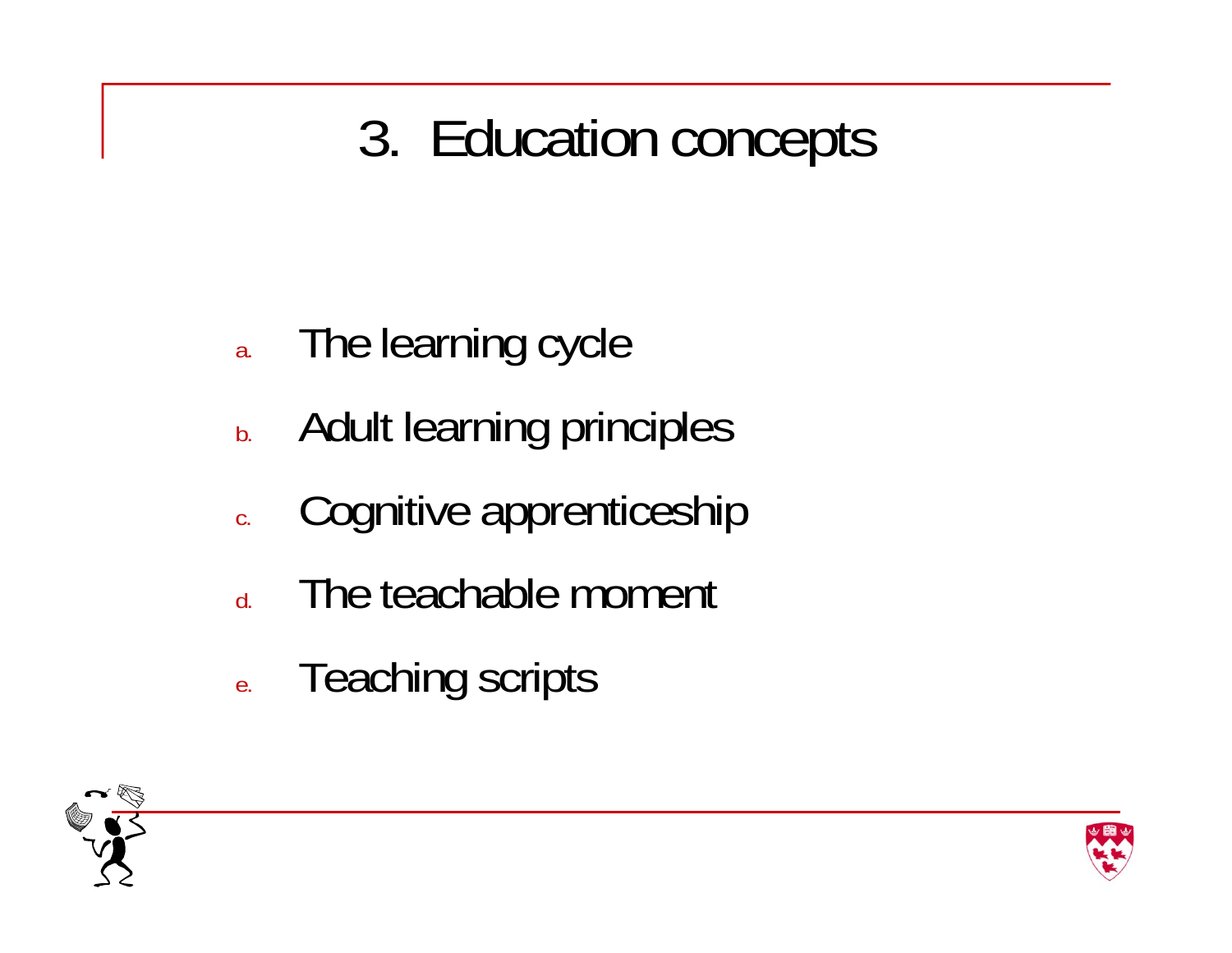## a. The Learning Cycle



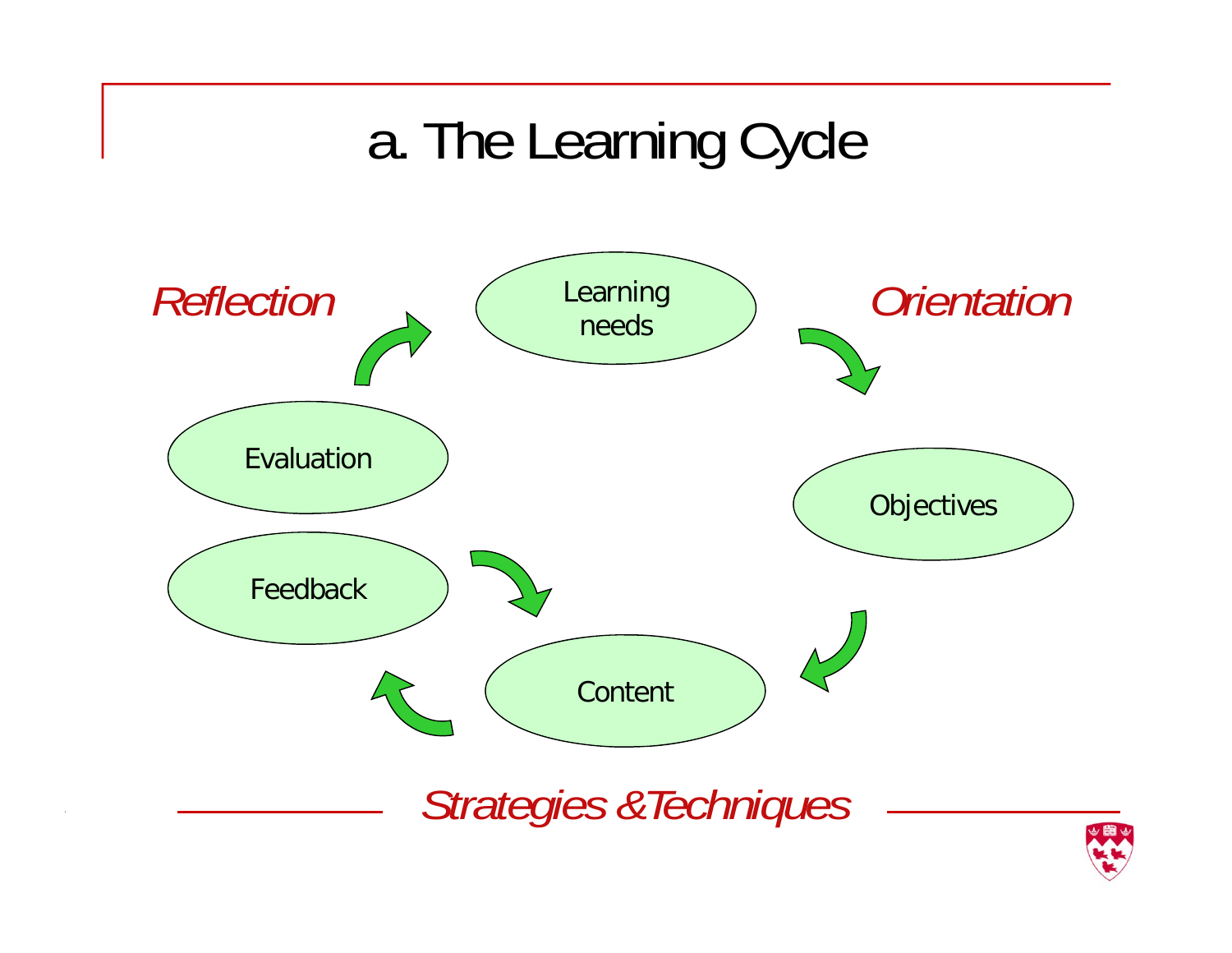When teaching when time is limited .... think of the 'learning cycle'

> And focus on one part of the cycle, one bit of content, or use one strategy or technique



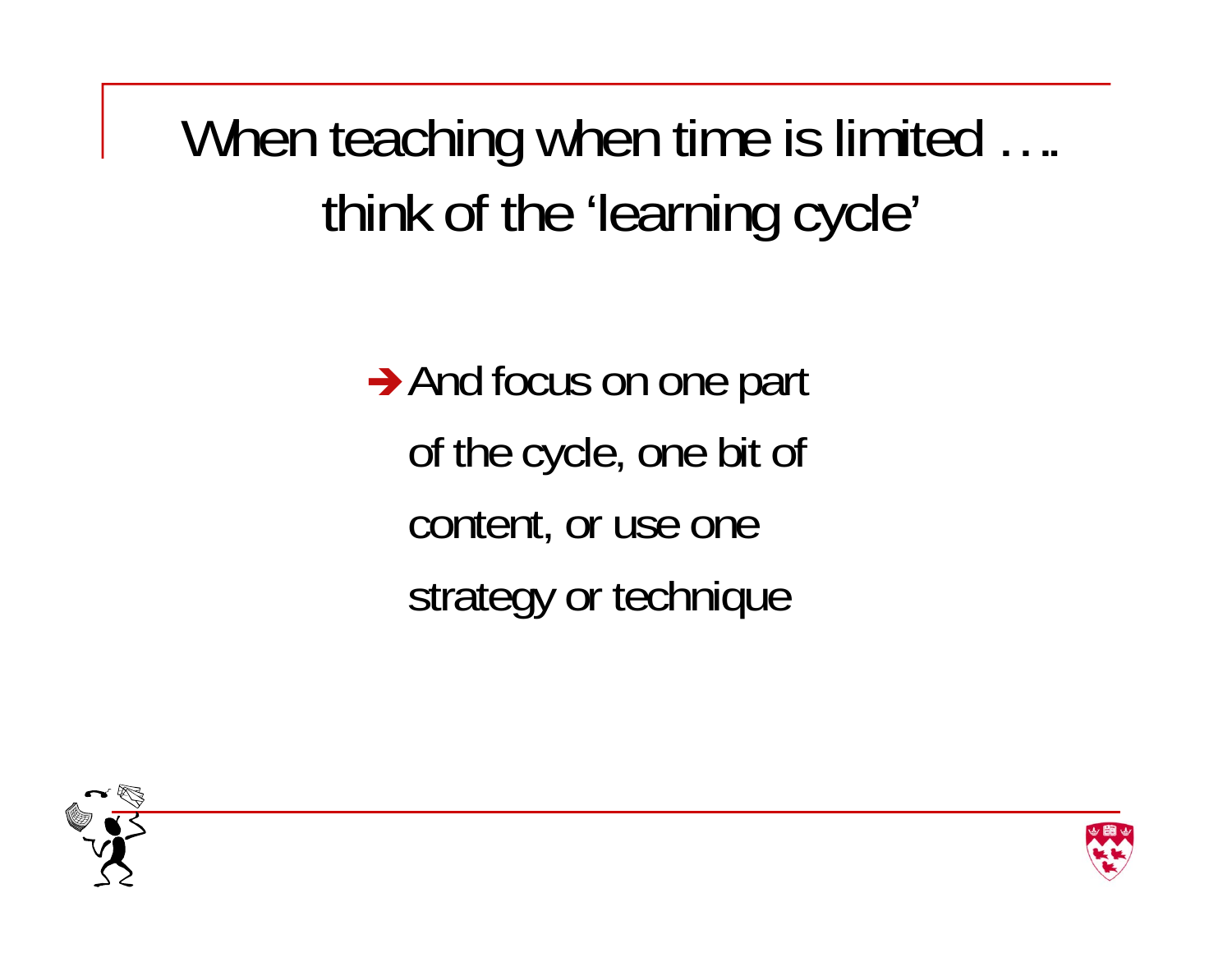b. Adult Learning Principles:

*Students learn best when …*

- They are actively learning
- □ Their experience is used
- **□ It is based on problems**
- **□** They can apply what they learn
- **□ It is student-centered**
- There is a positive learning environment
- $\Box$ They receive feedback



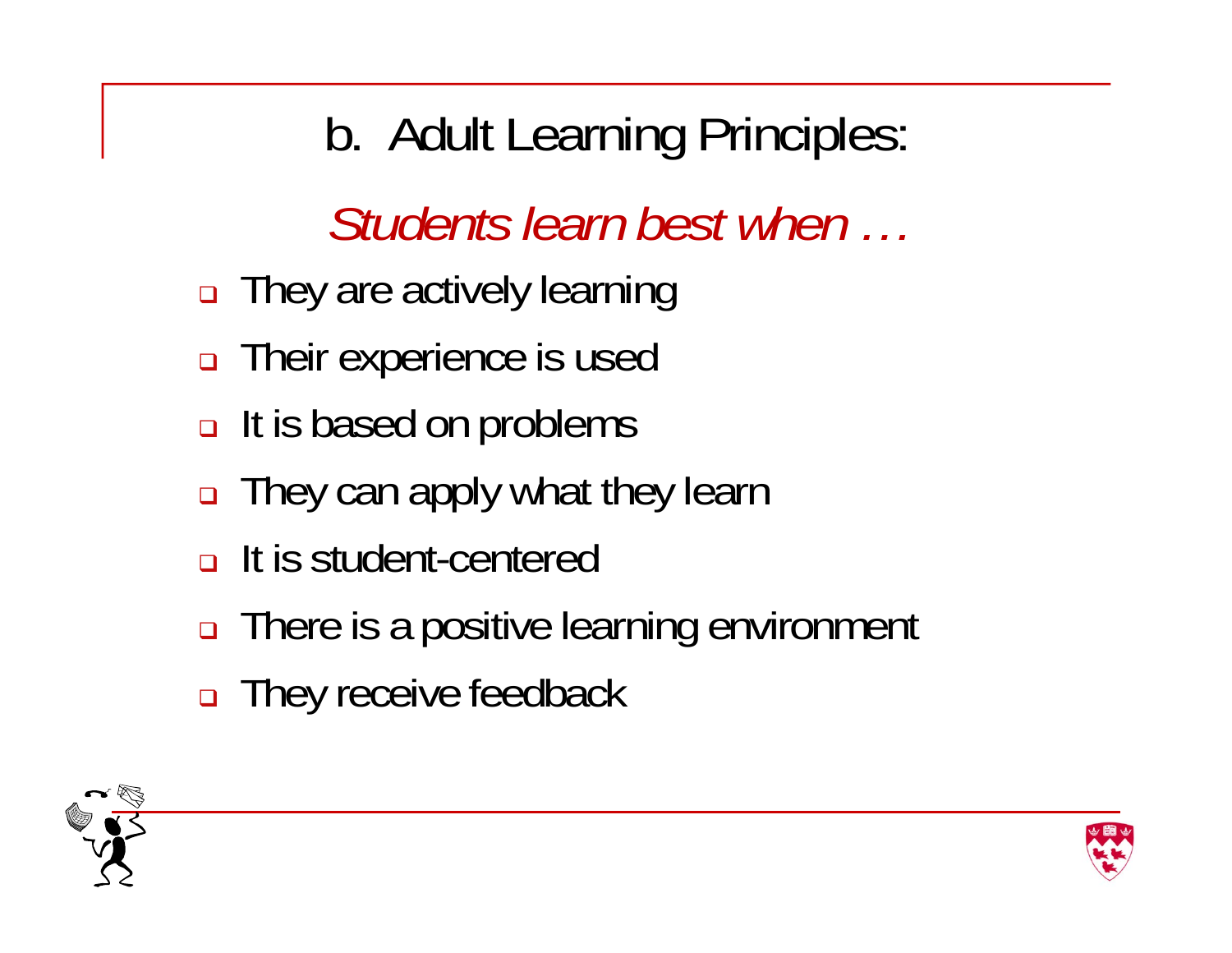When teaching when time is limited .... use adult learning principles

> $\rightarrow$  And let the learner guide the learning



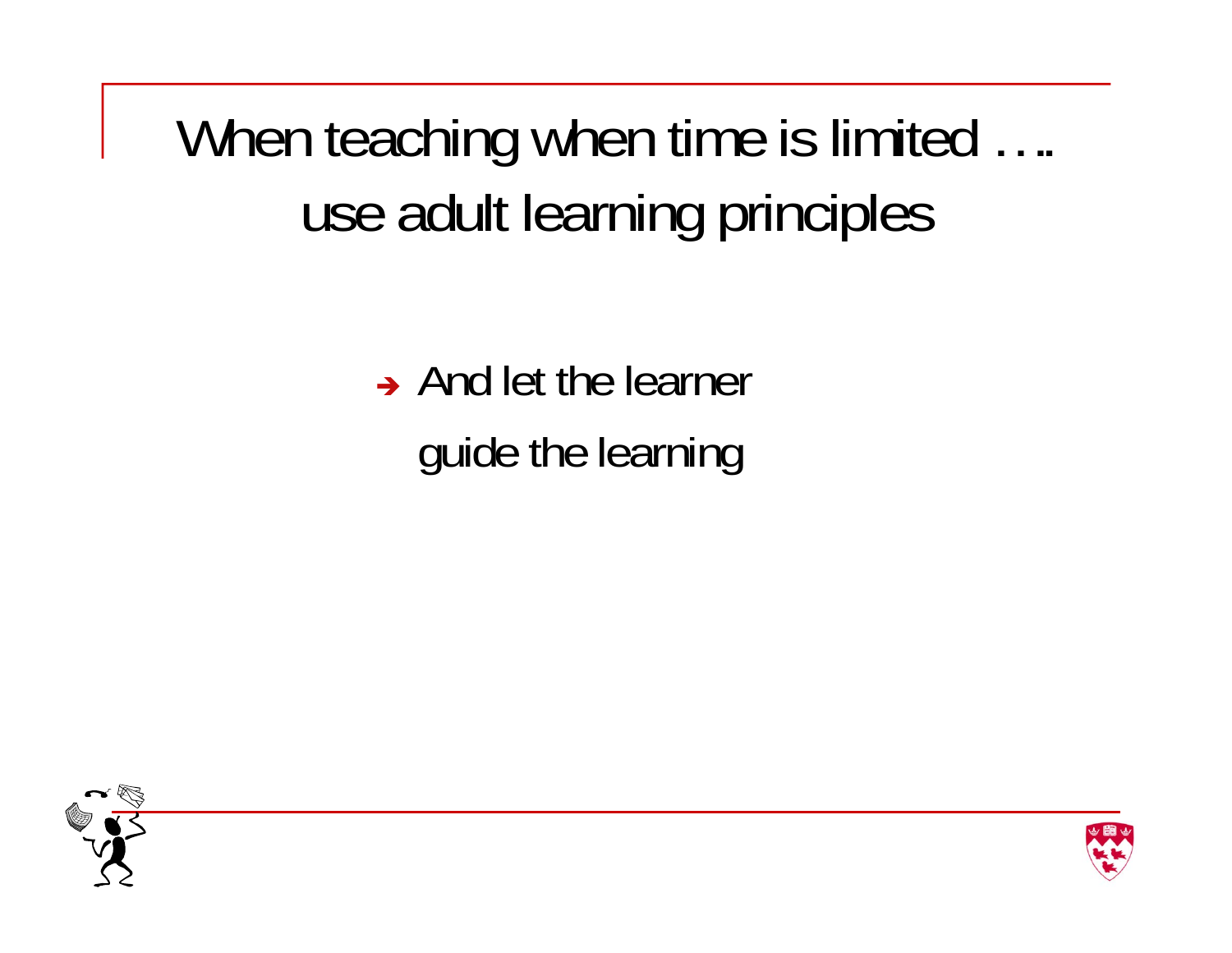# c. Cognitive apprenticeship

Modeling: master teacher demonstrates the skill, thought process or technique Scaffolding: learner tries part with guidance Coaching: verbal guidance only Fading: teacher withdraws, less guidance



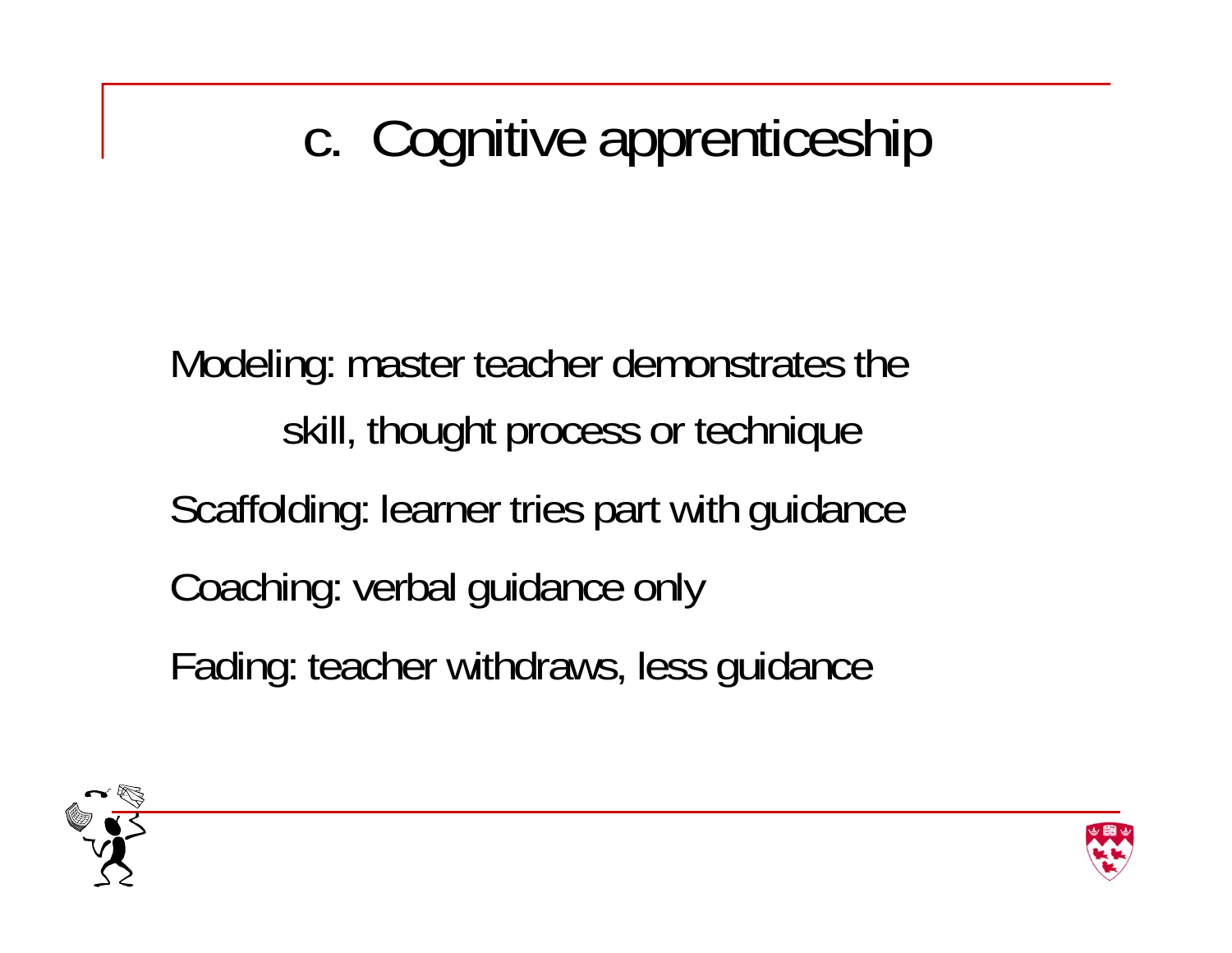



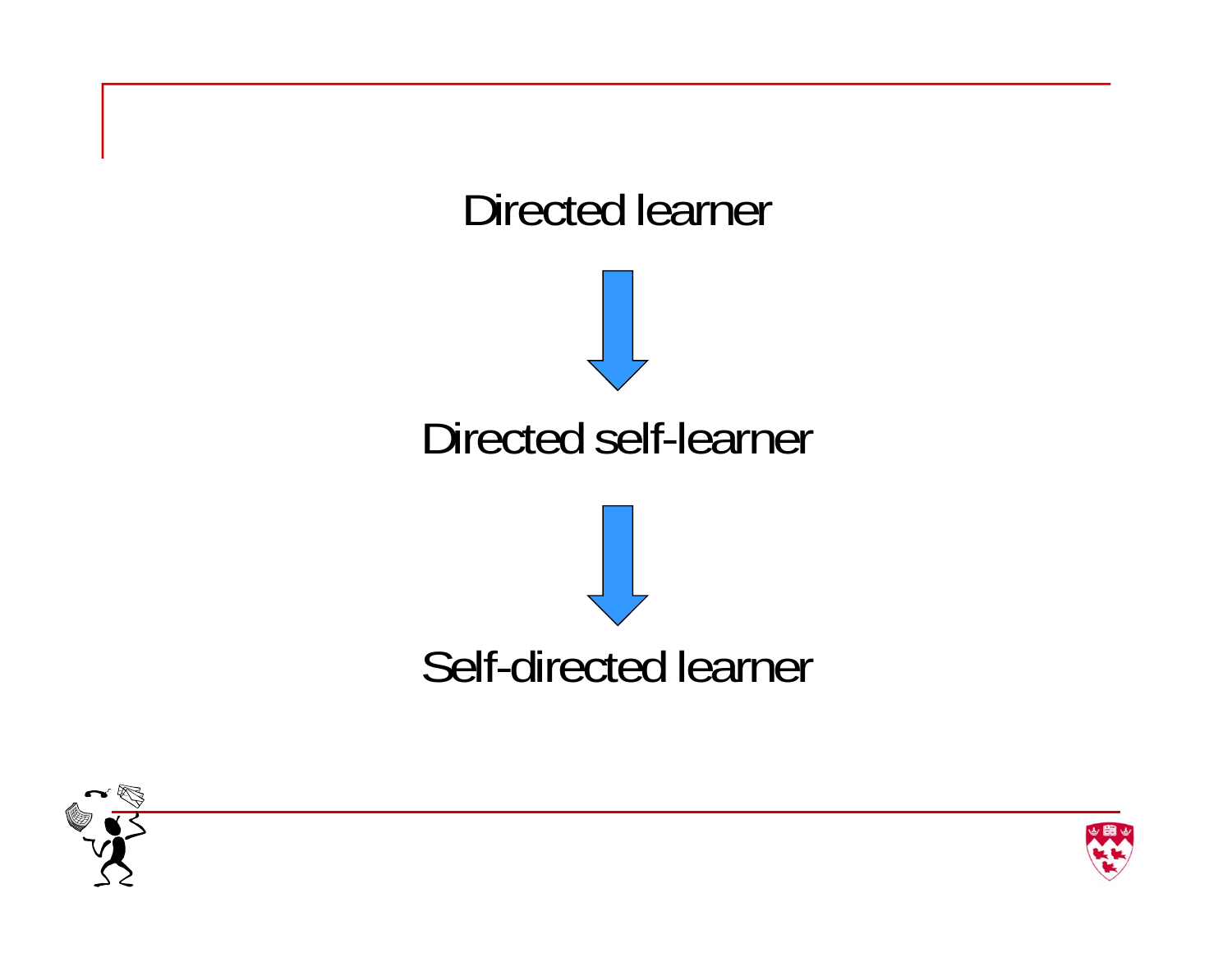When teaching when time is limited .... use the concept of cognitive apprenticeship

> → To pick your strategy and role related to the learner's level



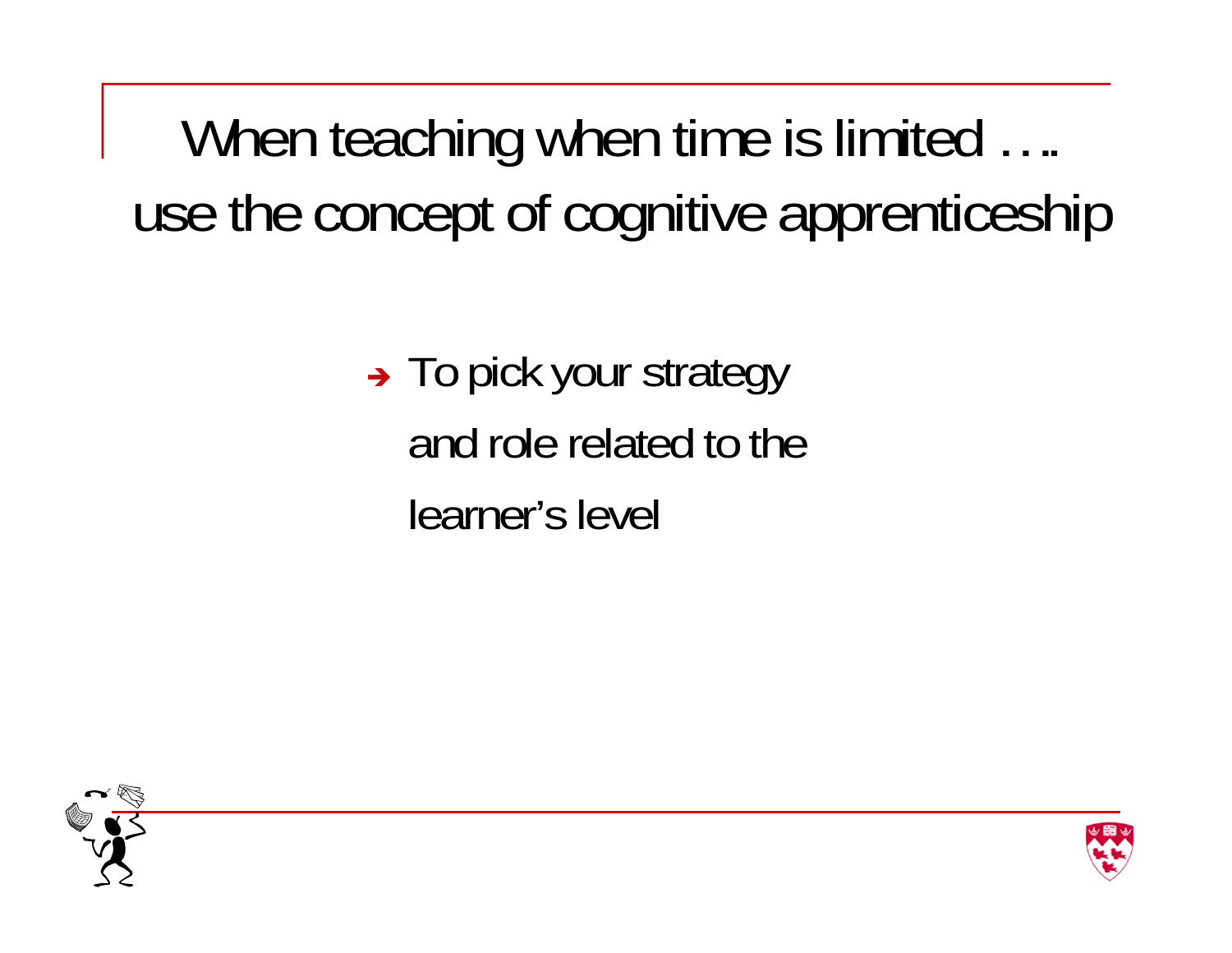### d. "Teachable Moments"

- A transient opportunity of high learner readiness to learn and a teacher variably poised to make the most of it
- **□ Highly prevalent in clinical work contexts**
- □ Examples?



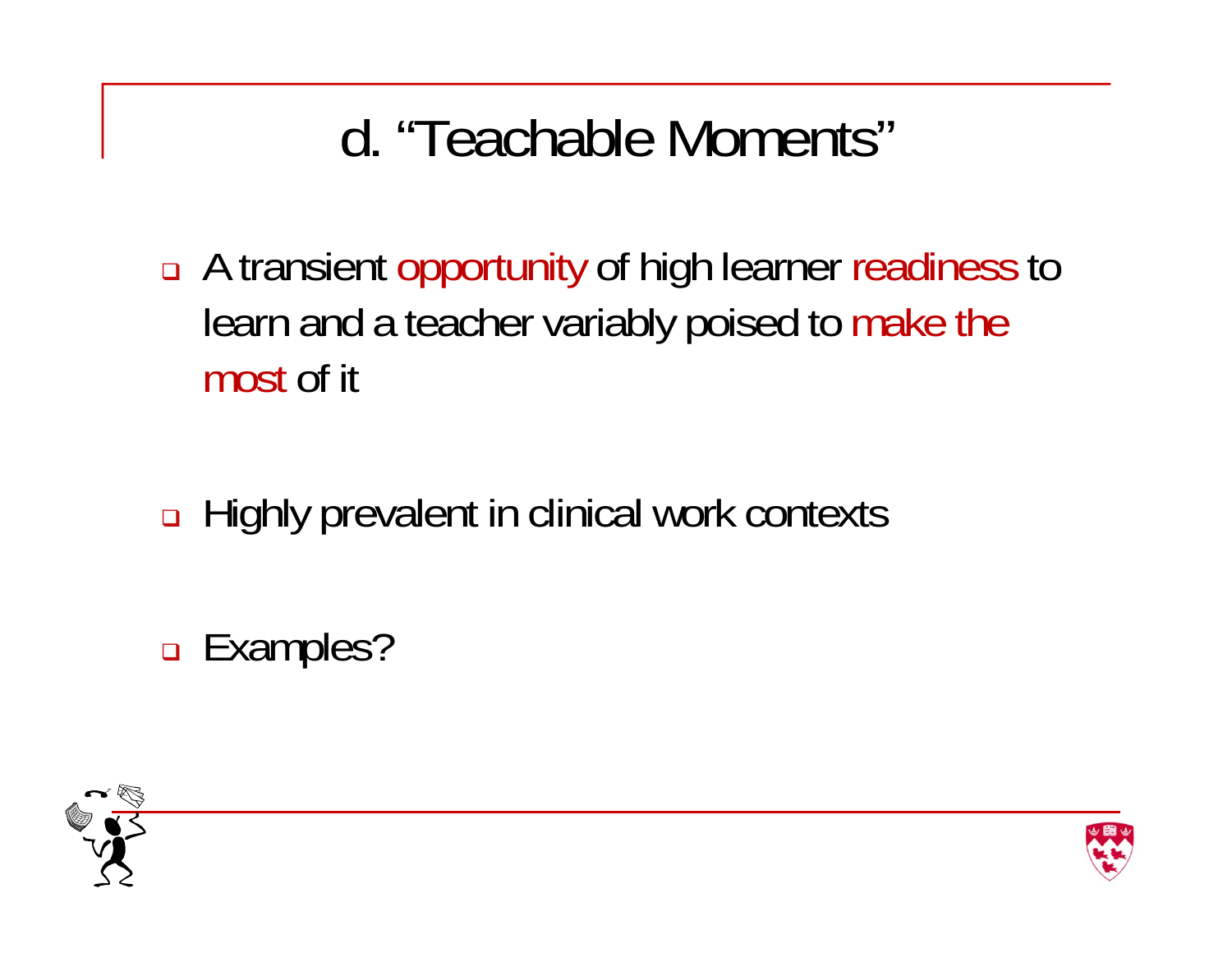## Examples of Teachable Moments

- $\Box$ A patient awaiting OR has to sign consent
- You need to change the insulin orders for a colleague's patient while you are on call
- □ There are 2 pages to answer, 6 new consultations to see, 8 patients to follow up on and you are already late for supper
- You discover that your patient has been given another patient's medication
- Your patient's MRI will only be done next week
- ❏ The most recent journal in your discipline features a study of a new procedure



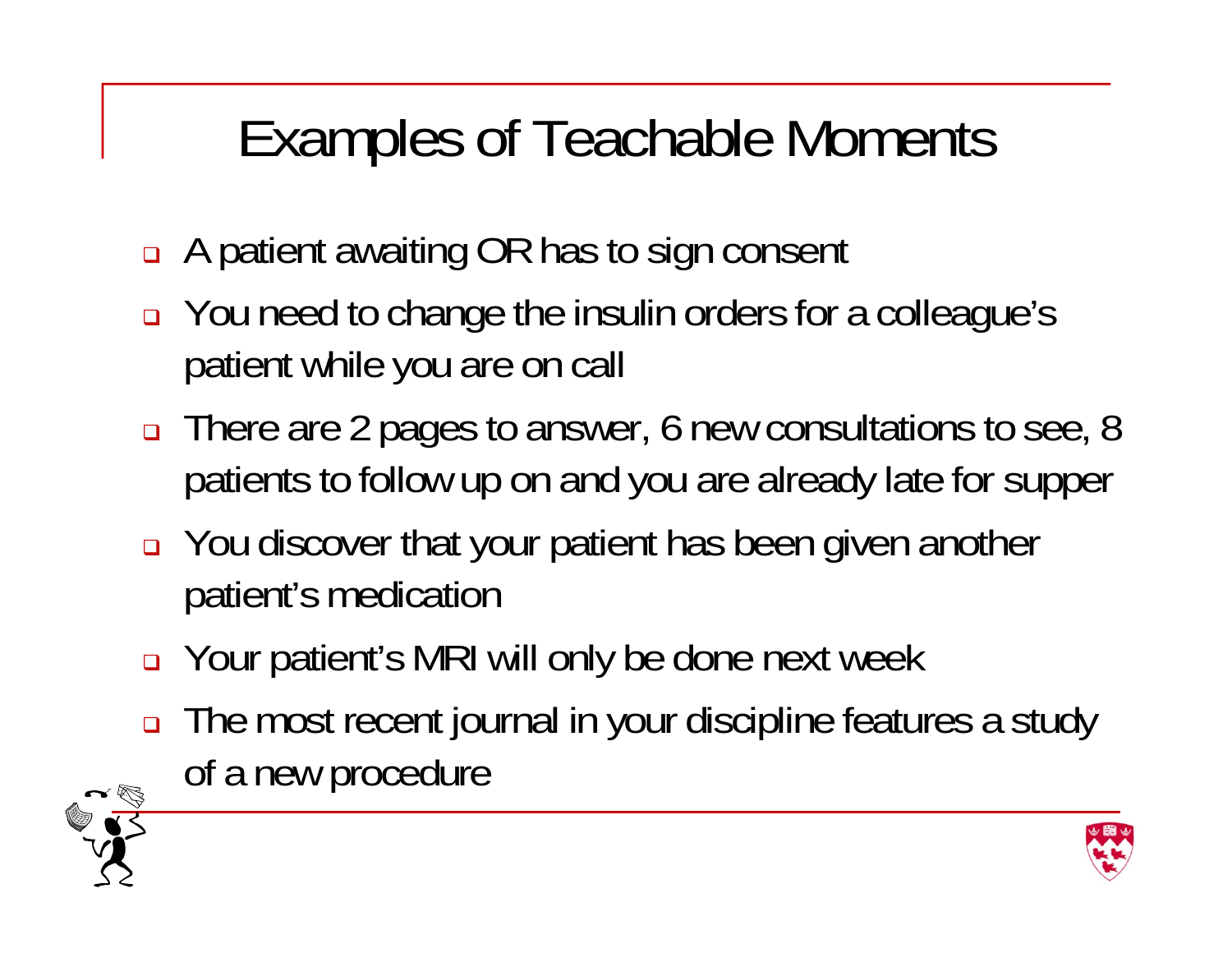### A teaching moment can be…

- A 5-minute discussion en route to lunch A case review / discussion at 02h30 □ Formal bedside teaching rounds
- **□** A mini-lecture or formal class presentation A semester with a senior student



 $\Box$ 

…

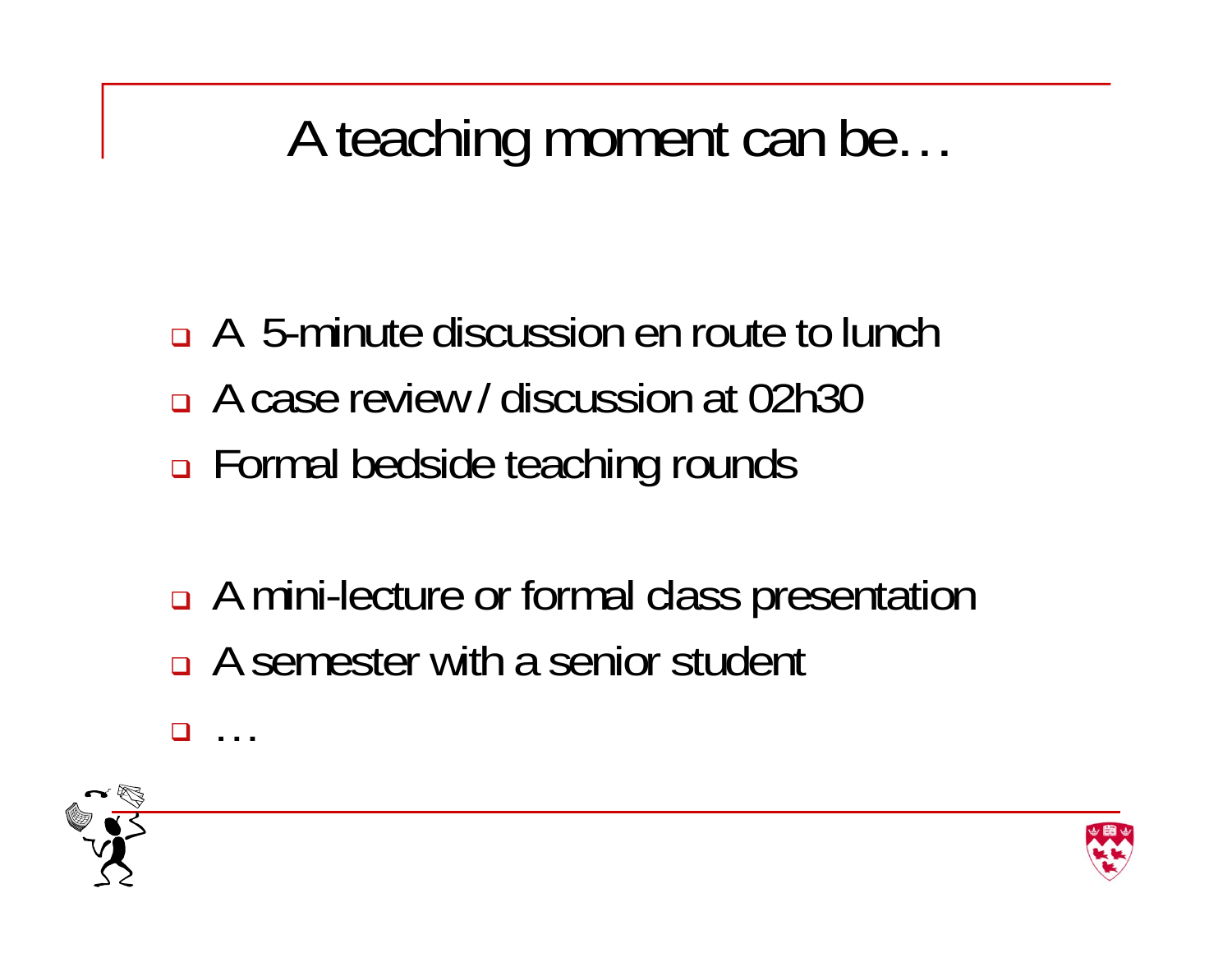| Springboard: word or<br>phrase in your discipline | <b>Content, Concept</b><br>or Competency |
|---------------------------------------------------|------------------------------------------|
|                                                   |                                          |
|                                                   |                                          |
|                                                   |                                          |
|                                                   |                                          |
|                                                   |                                          |



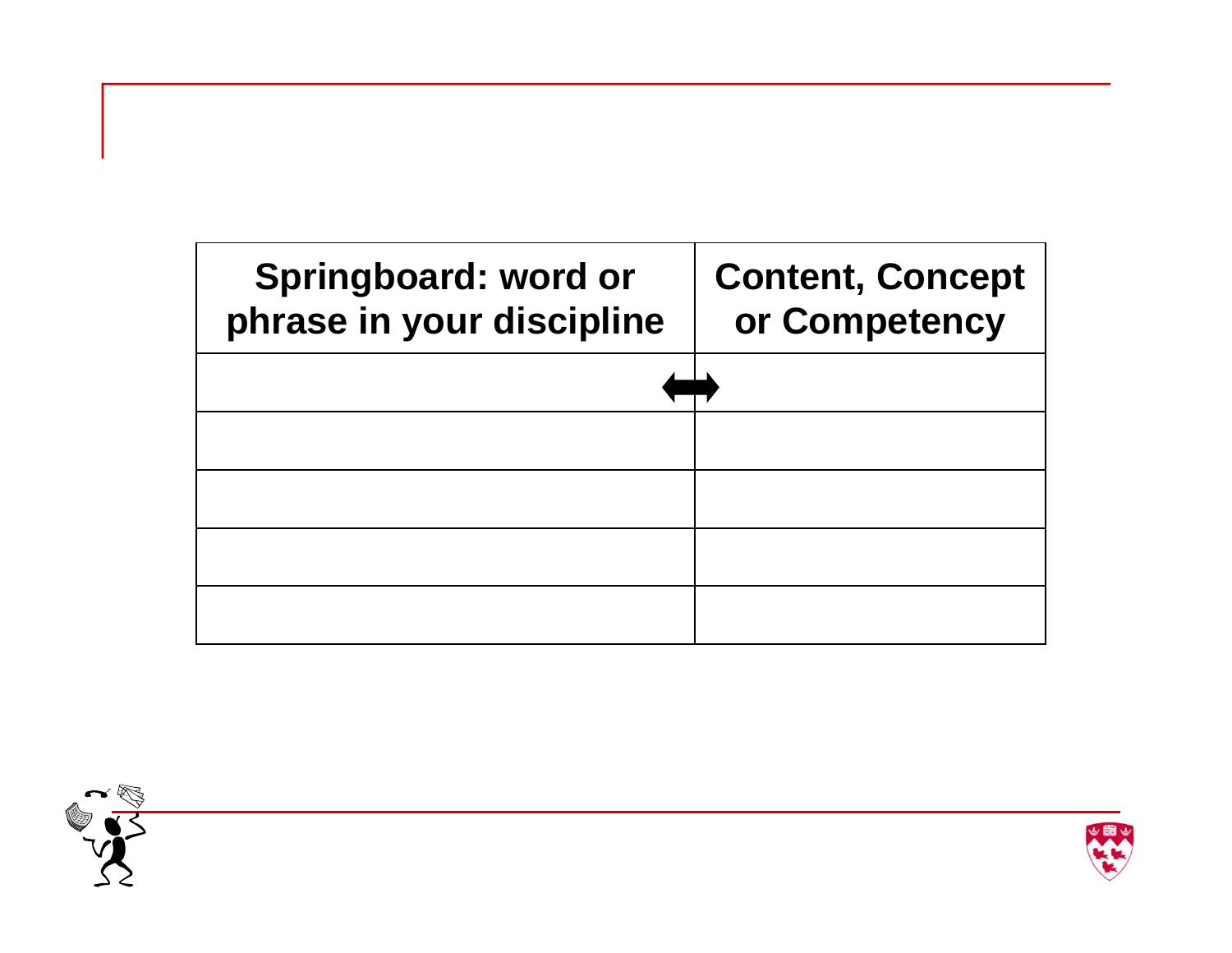|                                                                                                                                            | <b>Teachable Moments:</b>            | <b>NTTT Teaching</b><br><b>Strategies:</b>                | <b>Teaching Script</b>    |
|--------------------------------------------------------------------------------------------------------------------------------------------|--------------------------------------|-----------------------------------------------------------|---------------------------|
| <b>Clinical work</b><br>event                                                                                                              | What could you<br>teach?             | How would you<br>teach it?                                | How can you<br>re-use it? |
| (Springboard)<br>e.g. YOUR limited<br>teaching time<br>clinical situation<br>that you wrote<br>down at the<br>beginning of this<br>session | Content,<br>Concept or<br>Competency | Choose a strategy<br>that matches the<br>goal and concept |                           |



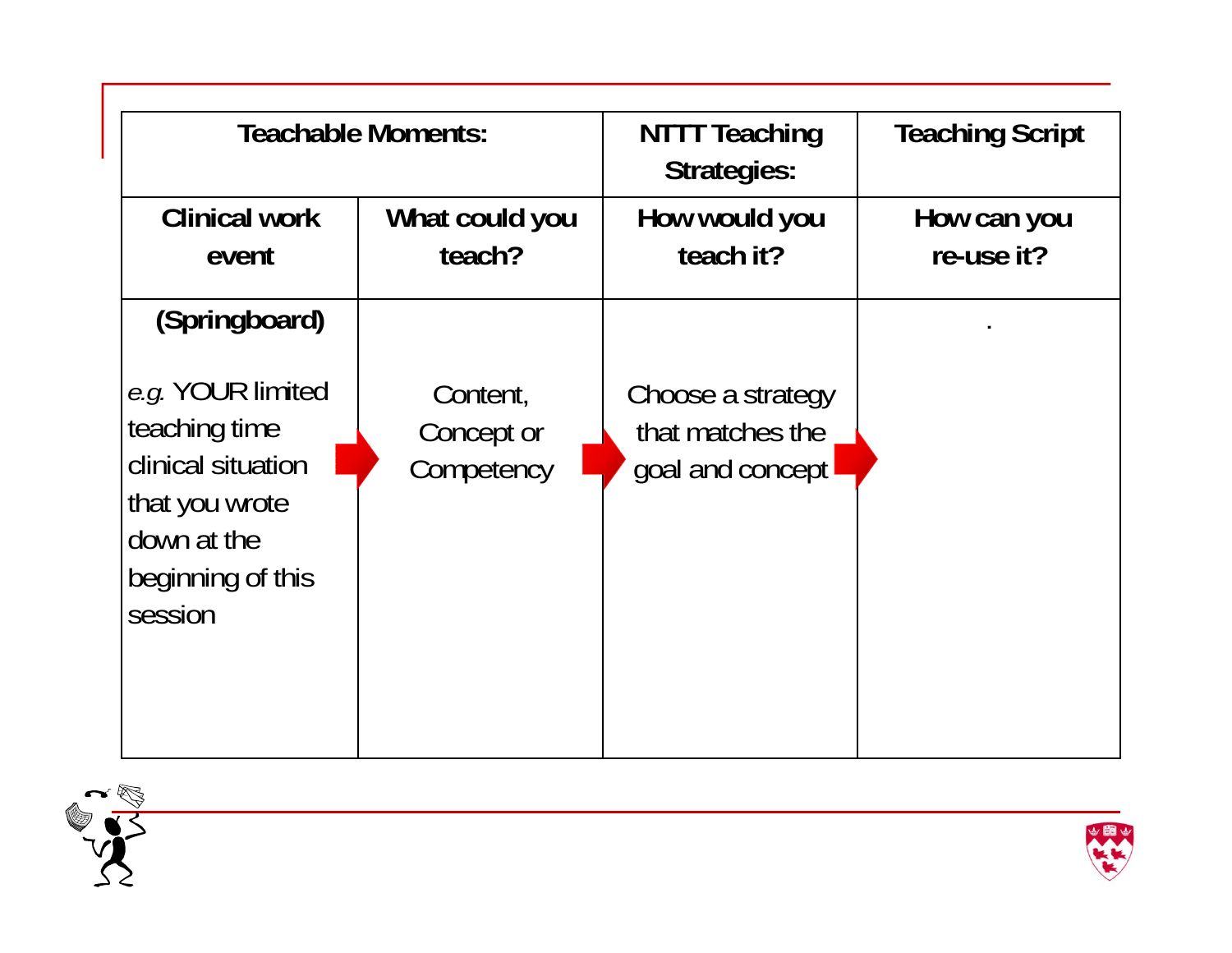# e. Teaching Scripts

- $\Box$ Previously prepared, brief, semi-structured teaching
- $\Box$  Based on your experiences and observations:
	- ❏ Issues you commonly encounter in your practice
	- $\Box$ Previously observed trainee learning gaps
	- ❏ Level of competence of the trainee
- Combines teaching moment, knowledge of learner (s) & teacher expertise / experience
- **□** Perceived by learners to be a reflection of quality
- $\Box$ Increases your 'repertoire' for teaching in-the-moment



*Torre et al Academic Medicine 2005*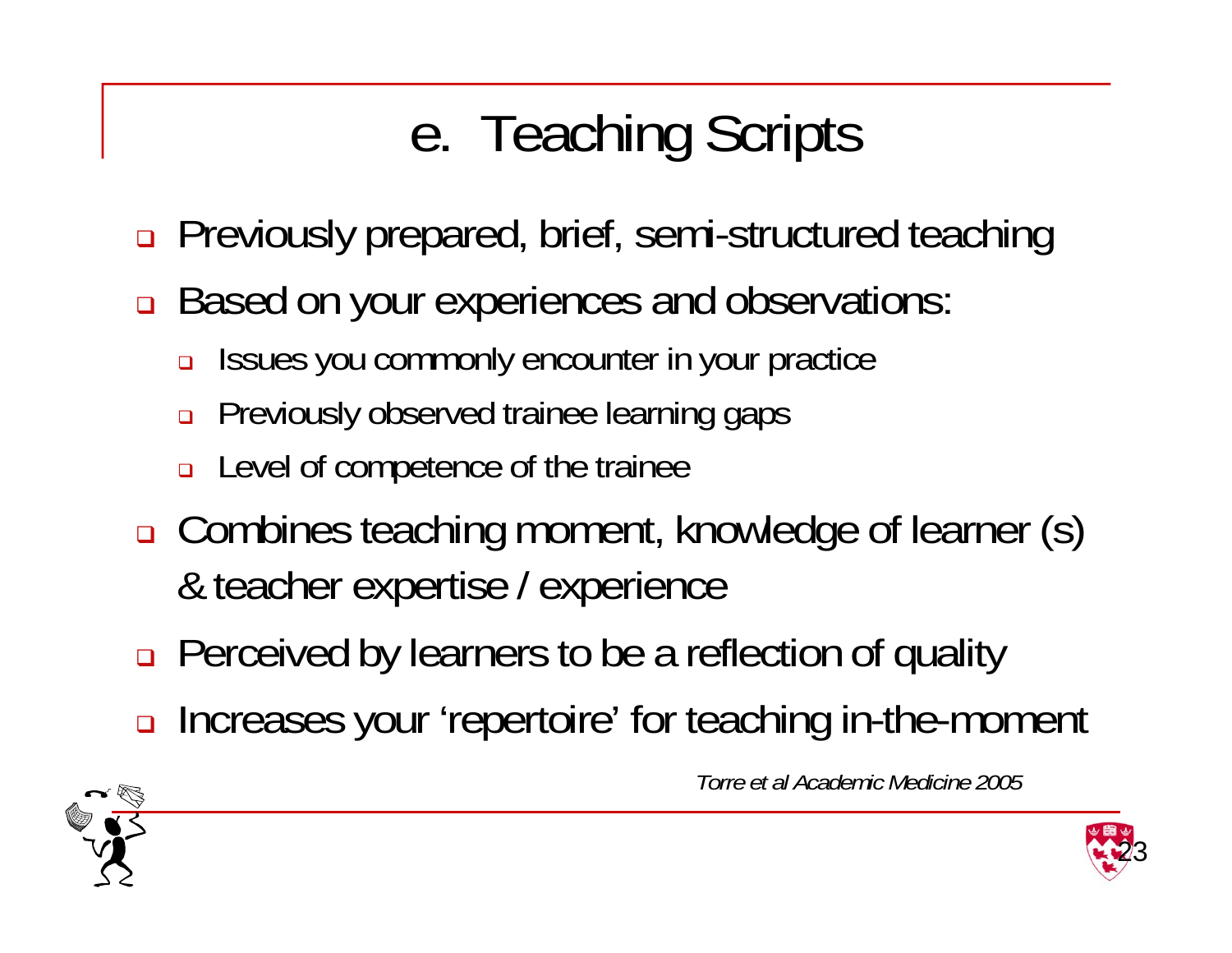### Education concepts related to 'no time' ...

- a.The learning cycle
- b.Adult learning principles
- c.Cog. apprenticeship
- d.Teachable moment
- e.Teaching scripts
- **EXEL S** Focus on one part
- Let learner guide
- > Pick your role, strategy
- **> Use the framework**
- $\blacktriangleright$ Recycle your teaching



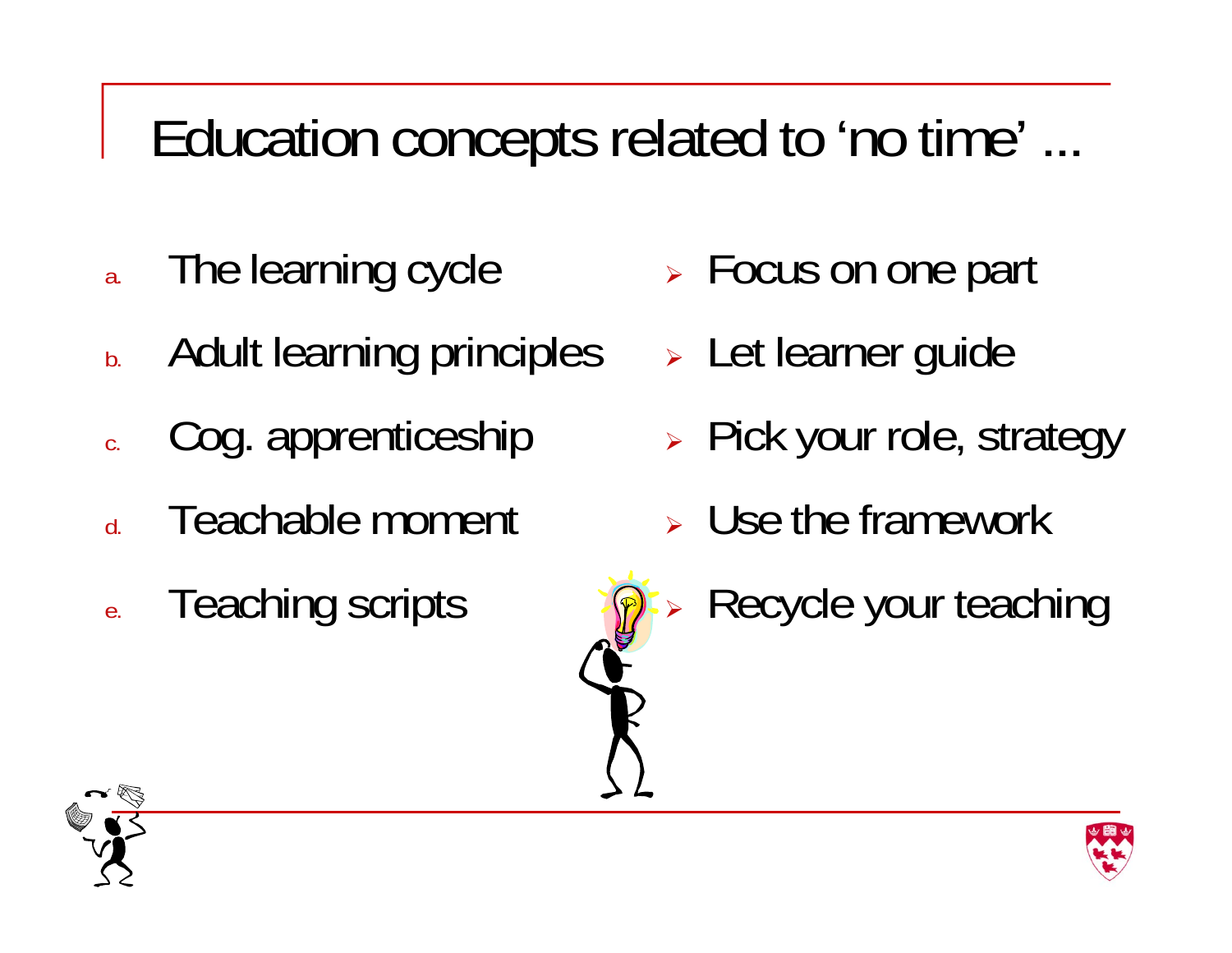Using questions to promote problem solving

What's the most common teaching strategy used in clinical teaching… at the bedside, on the ward discussing a patient, reviewing a patient in the ER?



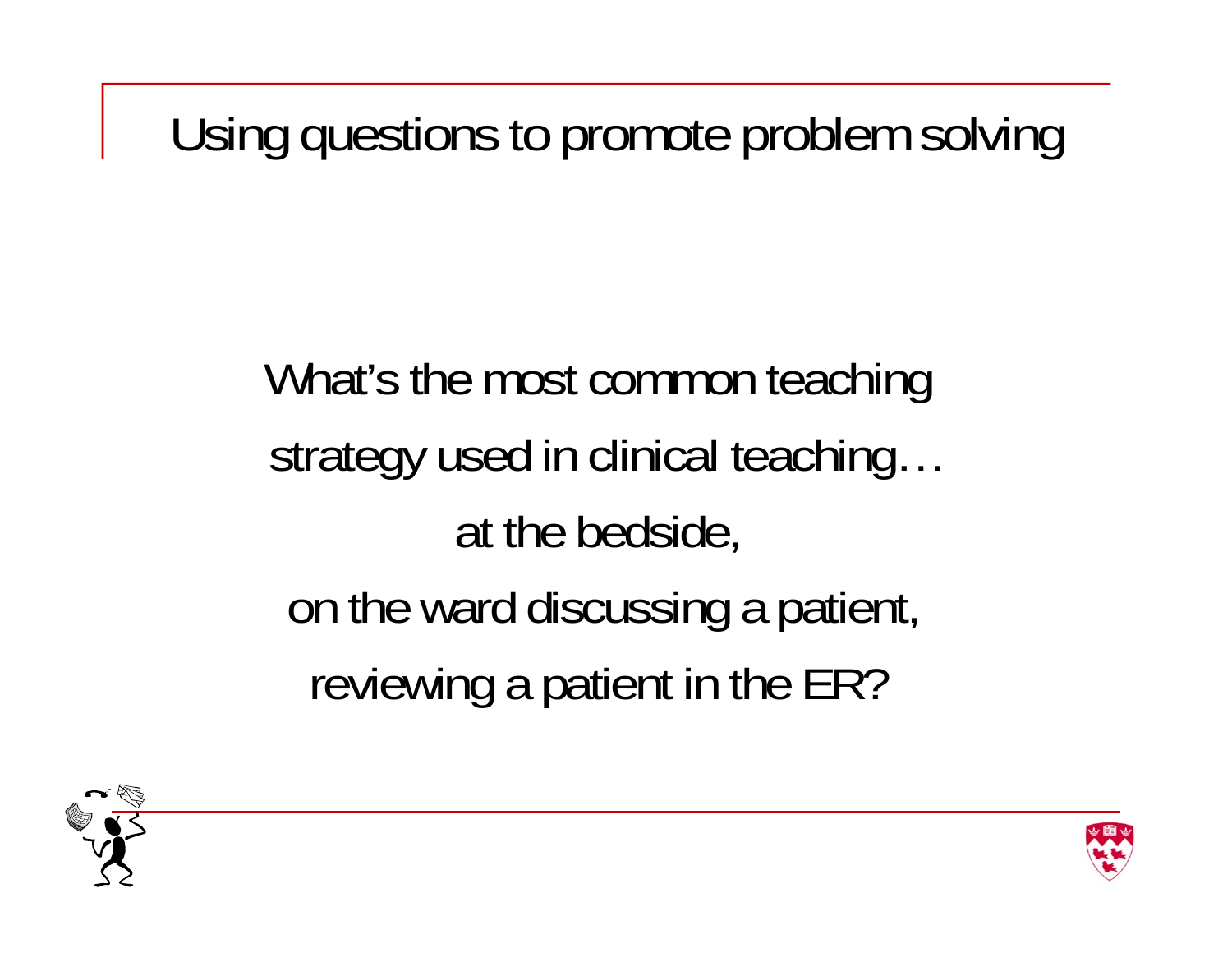#### Bloom's taxonomy



Evaluation **Synthesis** Analysis Application Comprehension Knowledge





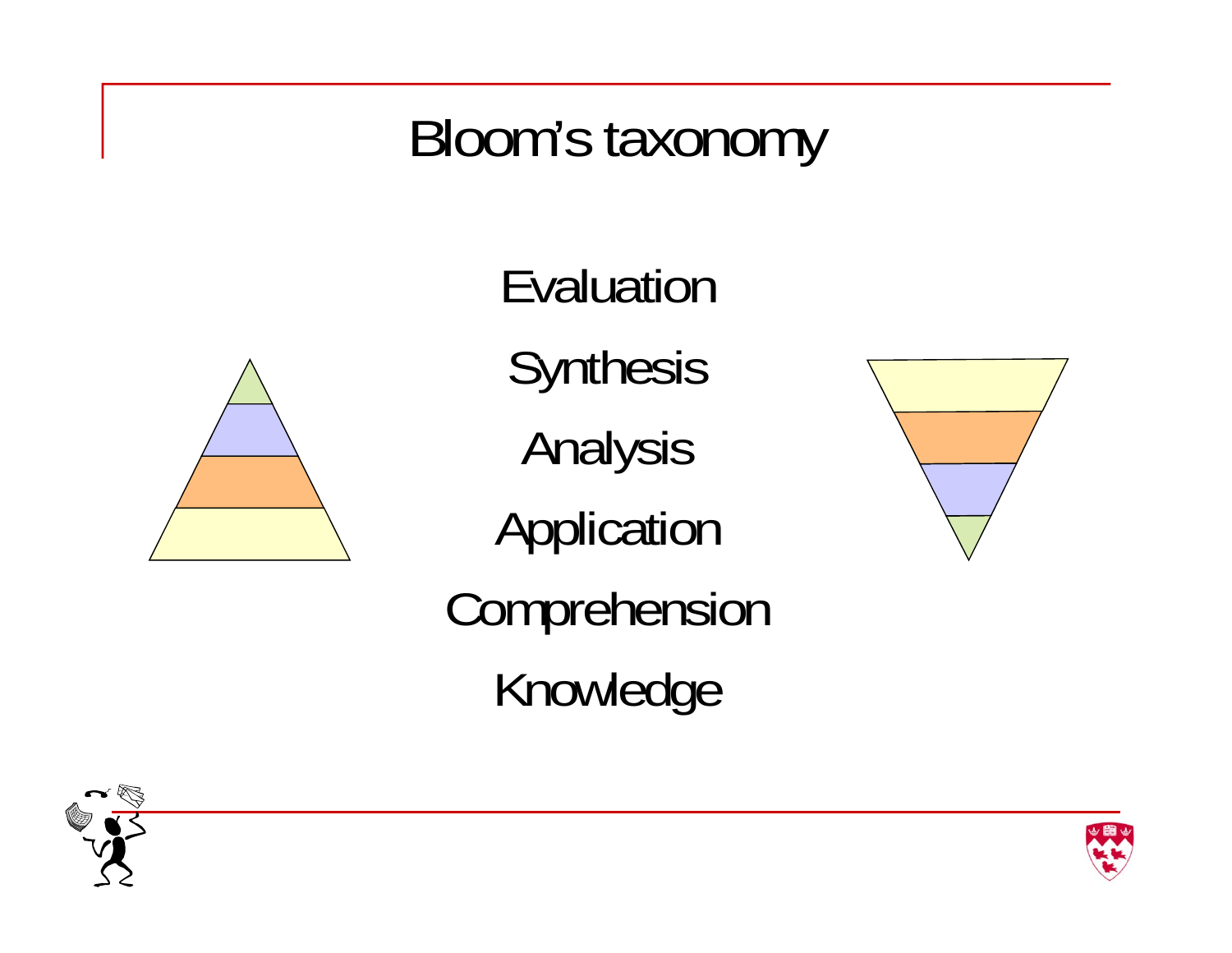Evaluation **Synthesis** Analysis Application Comprehension Knowledge → Choose best? Argue all sides? → Alternatives? New approach? Design? → Differential Dx? Etiology? → Use it? Given this patient ...? → Define? Interpret? Compare/contrast? → Who? What? Name? How many?